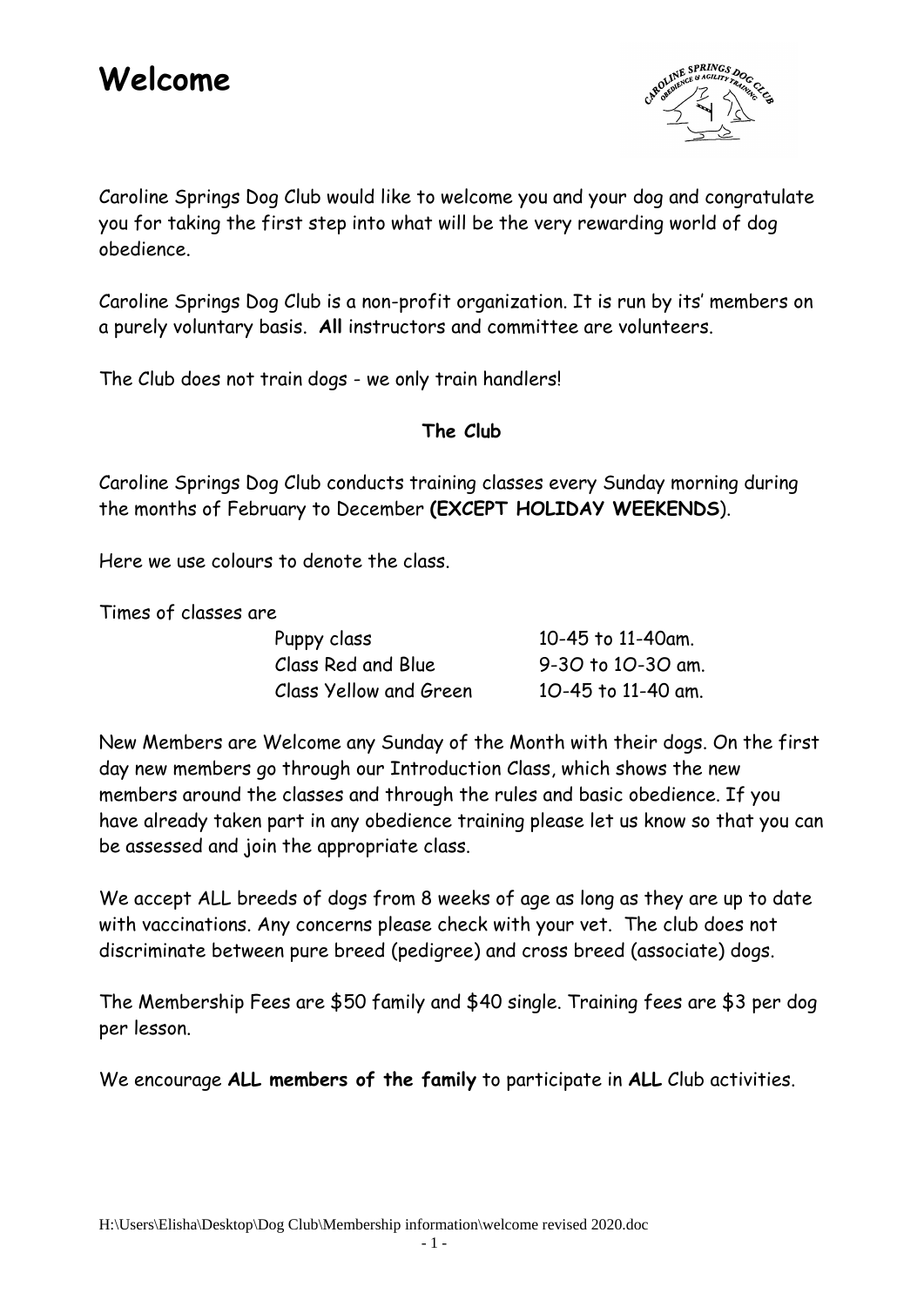# **Welcome**



#### **Rules of the Club**

As with all organizations, Caroline Springs Dog Club has laid down certain basic rules for day-to-day activities of the Club. We thank you in anticipation for observing the following:

1) Name tags must be worn during training and returned following the completion of class.

2) ALL dogs over the age of 3 months **must** be registered with a local council and registration numbers (along with your receipt) are to be supplied to the Club each year.

3) Current vaccination certificates **must** be produced every 12 months when due. You will be reminded each year when your dogs' vaccination is due. NO DOG will be allowed to train unless it is fully vaccinated. **NO EXCEPTIONS!**

4) Bitches in season are not permitted to attend training.

5) Dogs are to be kept on lead at ALL times unless told by the Instructor to remove leads.

6) If **YOUR** dog soils the ground **YOU** are to remove faeces immediately using the utensils provided. There are many diseases caused by dog faeces that remain on and in the ground for long periods. Children and Adults use this ground at other times, so think of others, and clean up after your dog.

7) No smoking in class.

8) No fighting of DOGS (or HANDLERS), NO Hitting or otherwise abusing dogs. (Offenders will be reported to the Committee). If handlers continue to abuse their animals then they will be asked to leave the club.

9) Any dog that is considered a threat, despite handlers' correction, may be required to wear a MUZZLE if deemed necessary by the Instructor. The muzzle will remain on until the Chief Instructor advises otherwise. If you are asked to apply a muzzle, do not think that you have failed. The muzzle can be a very effective aid to correcting anti-social behaviour in dogs.

10) Bring your dog's water bowl to training this lessens the chance of spreading communicable ailments such as KENNEL COUGH. If you or your dog tires during training, ask the Instructor if you may be excused from class to have a rest. You may re-enter the class later on. Handlers will be asked to remove sick dogs from class if asked by an instructor.

11) Everyone is welcome down to the club but you can only participate in the class if you are training a dog, children are welcome to watch but from the side lines unless they are also training a dog.

12) Please remain off the agility equipment unless being supervised by an agility instructor.

13) We are not a babysitting service. It is your responsibility to be aware of your children during class. We do not take any responsibility for them if they are injured whilst you are training.